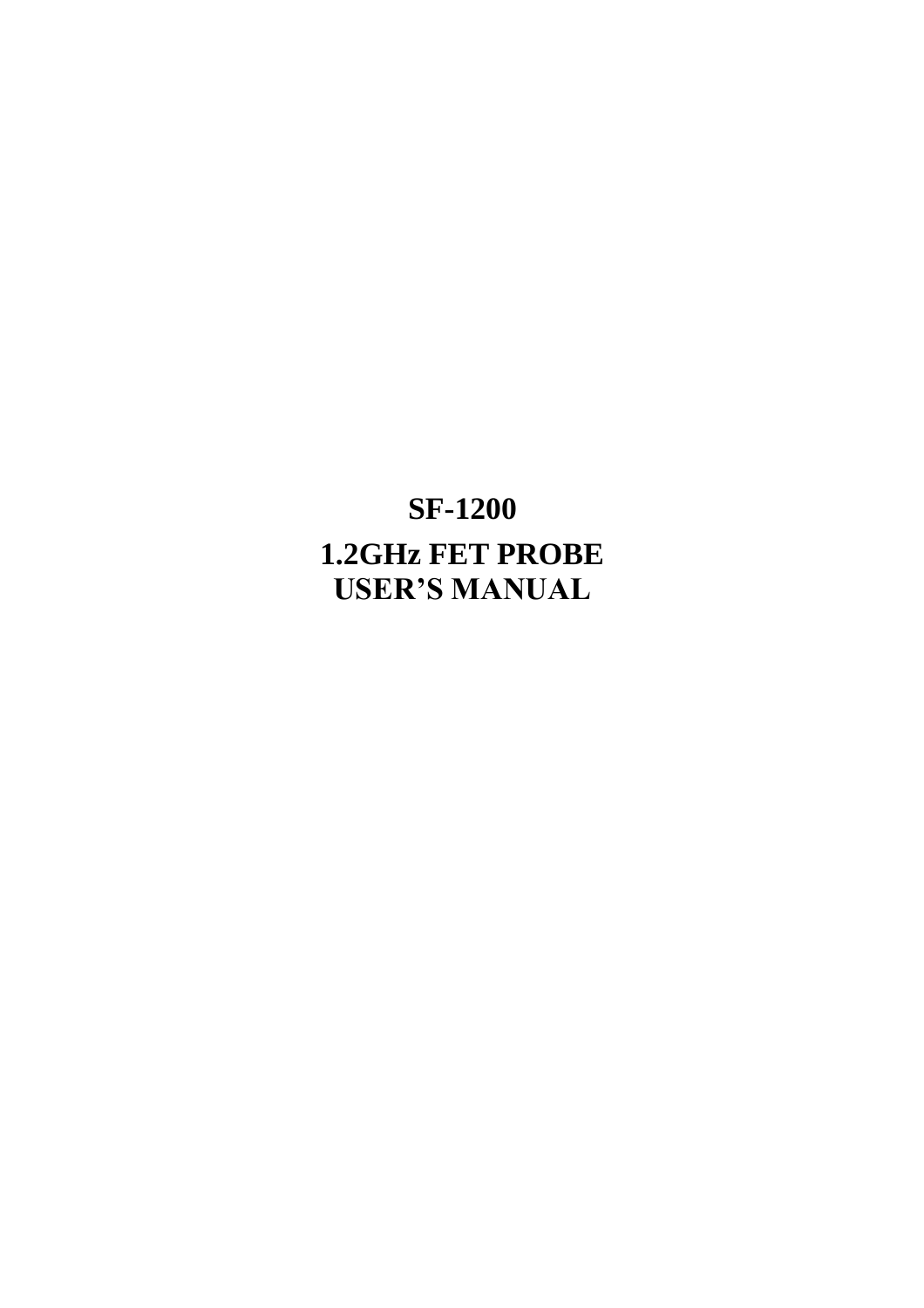This probe is in compliance with IEC61010-031, Pollution Degree 2.

### **1. Safety Terms and Symbols**

Terms appear in this manual:



WARNING. Warning statements identify conditions or practice that could result in injury or loss life.



CAUTION. Caution statements identify conditions or practice that could result in damage to this product or other property.

Symbols appear on the product:

| G      |              |
|--------|--------------|
| Ground | Signal Input |
|        |              |

#### **2. General Safety Summary**

Review the following safety precautions to avoid injury and prevent damage to this probe or any products which connected to it.

#### **Observe Maximum Working Voltage**

To avoid any injury, do not use the probe under the condition that the voltage between either input head or earth is above  $\pm 40V$  (DC+peak AC).

#### **Do Not Operate Without Covers**

To avoid electric shock or fire hazard, do not operate this probe with covers removed.

#### **Do Not Operate in Wet/Damp Conditions**

To avoid electric shock, do not operate this probe in wet of damp conditions.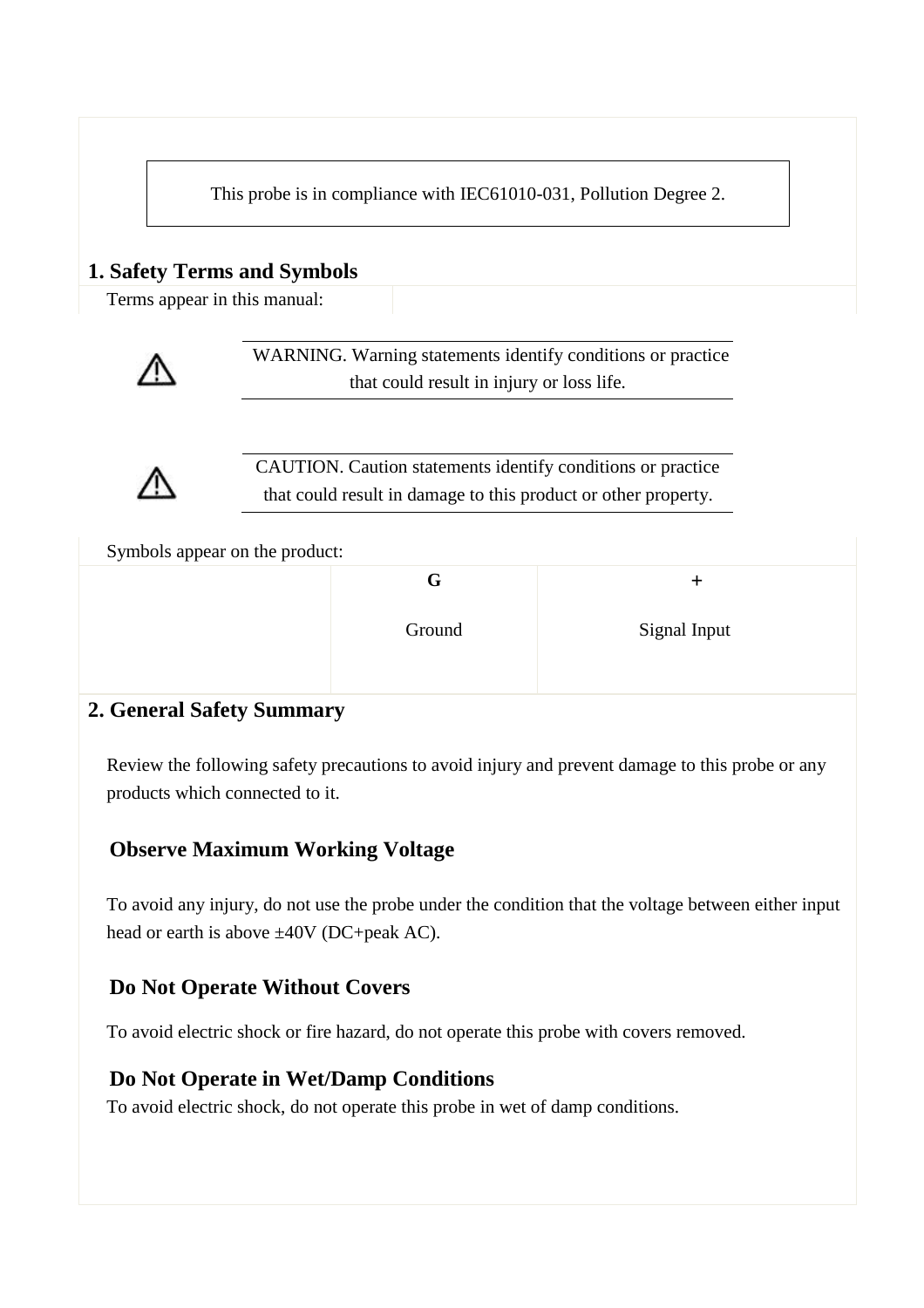# **Do Not Operate in Explosive Atmosphere**

To avoid injury or fire hazard, do not operate this probe in an explosive atmosphere.

# **Avoid Exposed Circuitry**

To avoid injury, remove jewelry such as rings, watches, and other metallic objects. Do not touch exposed connections and components when power is present.

#### **Use Proper Power Source**

To ensure this probe function well, use one 9V battery or 5 VDC/200 mA or 9VDC/150mA mains adaptor or power lead.

# **Do Not Operated with Suspected Failures**

If you suspect there is damage to this probe, have it inspected by qualified service personnel.

#### **3. Description**

With high bandwidth, this FET probe is ideal for timing analysis or troubleshooting of high speed logic and for design verification of disk drive, as well as for wireless and data communication design.

#### **4. Installation**

a. Simply plug-in the BNC output connector to the vertical input of a general purposed oscilloscope or other measurement instrument to a proper ground.

The measurement instrument must have a ground referenced.

b. Connect an appropriate power source to this probe and then turn it on.



WARNING. To protect against electric shock, use only the accessories supplied with this probe.

c. Using the appropriate accessories, connect the inputs to the circuits under measurement.

CAUTION. This probe is to carry out measurement between two points on the circuit under measurement. This probe is not for electrically insulating the circuit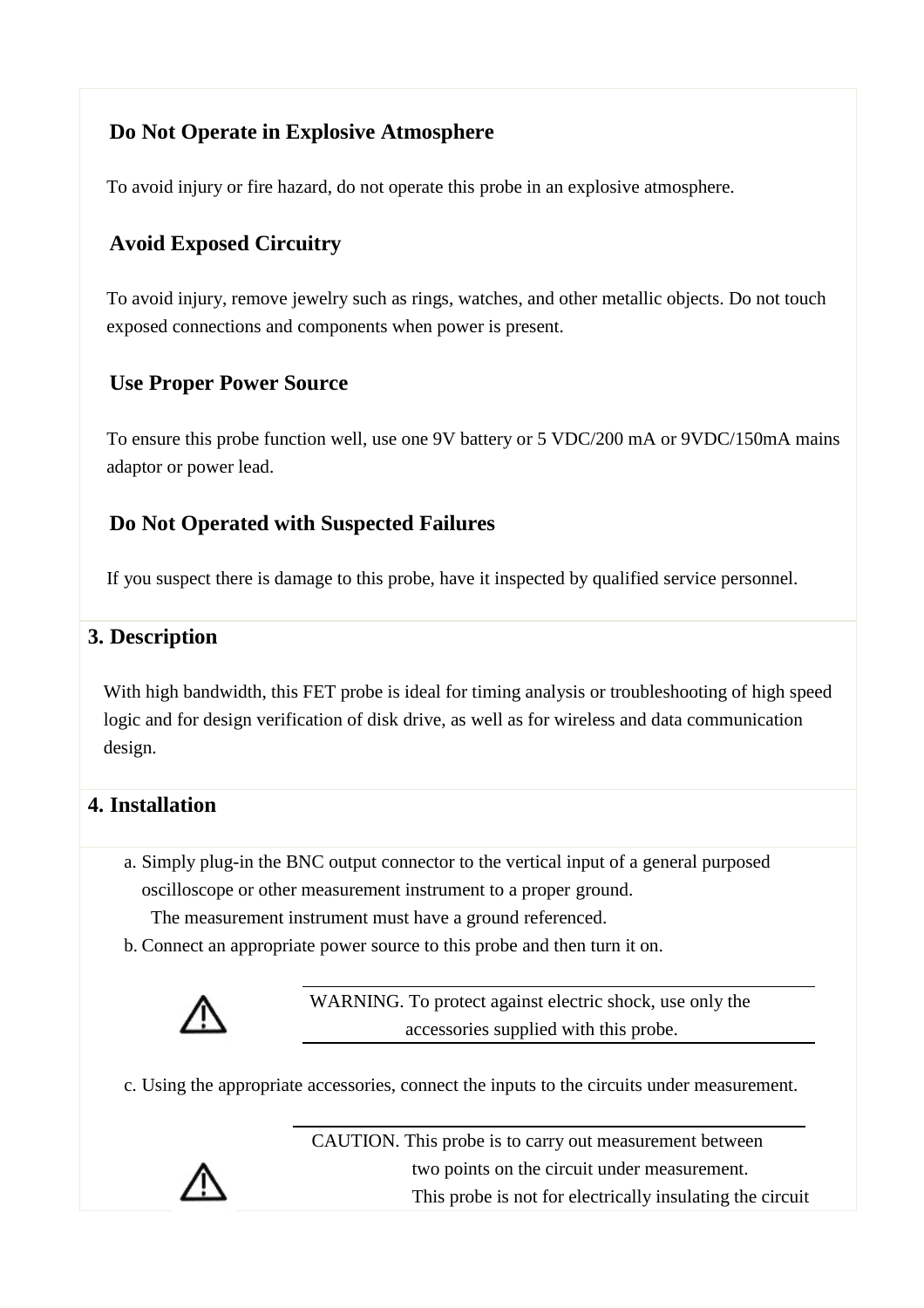

d. Output Offset Adjust Hole

# **6. Power Unit**

The following figure illustrates the operation of the power unit;



- a. LED indicator (green for normal operation, and turn to red when the voltage is too low)
- b. Power ON/ OFF switch
- c. Power jack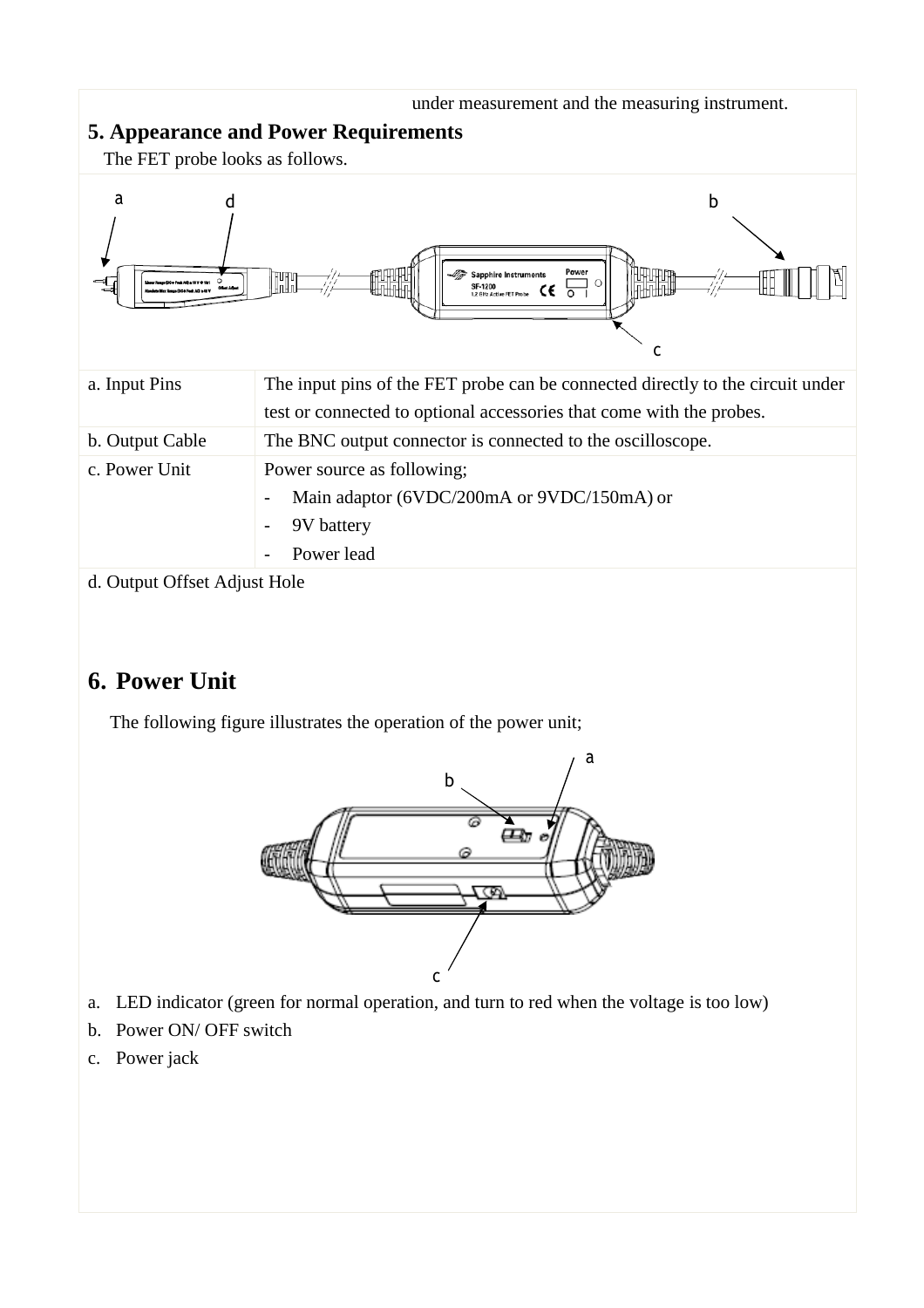# **7. Specifications**

| Bandwidth                                                 | DC to 1.2 GHz (typical)                                       |  |  |
|-----------------------------------------------------------|---------------------------------------------------------------|--|--|
| Accuracy                                                  | $± 2\%$                                                       |  |  |
| Input Impedance                                           | $10 M\Omega$ // 1.5 pF (typical)                              |  |  |
| Attenuation                                               | 10:1                                                          |  |  |
| Rise Time (Probe only)                                    | 291 ps                                                        |  |  |
| Input Voltage                                             |                                                               |  |  |
| - Max. Differential                                       | $\pm 20V$ (DC+peak AC)                                        |  |  |
| - Absolute Max. Voltage                                   | $\pm 40V$ (DC+peak AC)                                        |  |  |
| <b>Output Voltage</b>                                     |                                                               |  |  |
| - Swing (into 50 ohm load)                                | ± 2V                                                          |  |  |
| - Offset (typical)                                        | $\leq \pm 5$ mV                                               |  |  |
| Adjustable output offset range                            | Larger than - 28 mV $\sim$ + 28 mV                            |  |  |
| Output Impedance(typical)                                 | 50 $\Omega$ (for using 50 $\Omega$ input system oscilloscope) |  |  |
| <b>Output BNC Cable</b>                                   | 120 cm                                                        |  |  |
|                                                           | 9V battery or 6 VDC/200 mA or 9VDC/150 mA or                  |  |  |
| <b>Power Requirements</b>                                 | Power lead                                                    |  |  |
| Ambient Operating Temperature -10 to 40 degree centigrade |                                                               |  |  |
| <b>Ambient Storage Temperature</b>                        | -30 to 70 degree centigrade                                   |  |  |
| <b>Ambient Operating Humidity</b>                         | 0 to 85% RH                                                   |  |  |
| <b>Ambient Storage Humidity</b>                           | 0 to 85% RH                                                   |  |  |
| Weight                                                    | $200 \text{ gms}$                                             |  |  |
| Dimensions (LxWxH)                                        | 83 mm x 19 mm x 14 mm                                         |  |  |